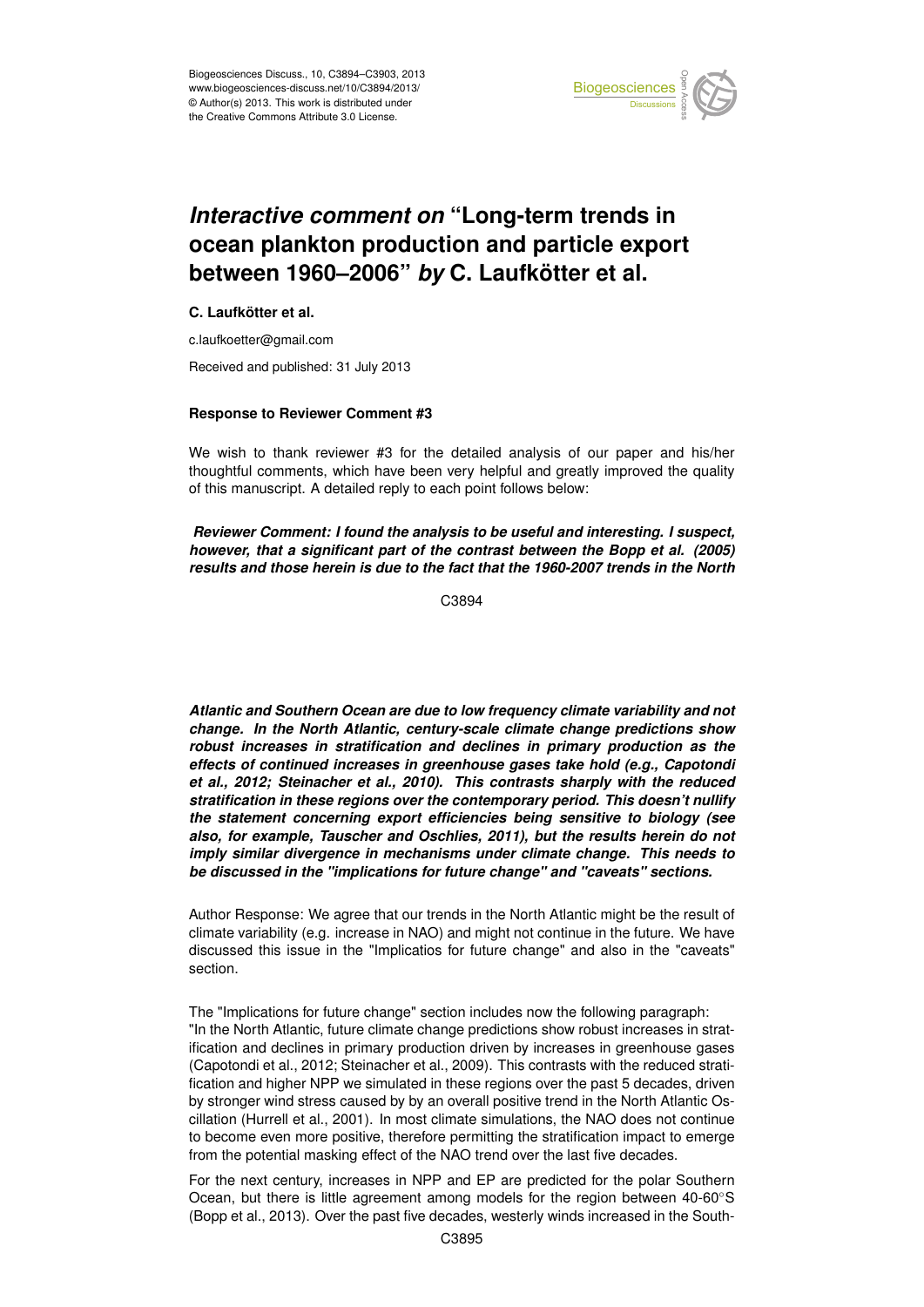ern Ocean, most likely driven by ozone depletion above Antarctica and increases in greenhouse gases (e.g., Marshall (2003)). However, the NCEP reanalysis (which is the basis of the CORE-CIAF v2 forcing used in our simulation) is known to overestimate winds in the Southern Ocean (Marshall, 2003). Therefore wind-driven changes in our simulation might be overestimated in the Southern Ocean. In addition, the strong variability in the Southern Ocean makes it difficult to detect a climate change signal (Boyd et al., 2008). We conclude that caution is required when interpreting our trends in the Southern Ocean and possible consequences for future climate."

#### The caveats includes now the following paragraph:

"In this work we determine and discuss significant trends in ocean NPP and EP in the last 47 years, but without making an attempt to attribute the trends to anthropogenic climate change. Any trend detection is very sensitive to the level of variability, which is substantial, and potentially underestimated in our model relative to observations. Thus, our model maybe detecting significant trends too early (see also Henson et al. (2011)). Particularly in regions with weak trends but high variability (e.g. Southern Ocean) our trend estimates may be biased."

## *Reviewer Comment: More generally, the potential role of climate variability in generating the trends analyzed needs to be discussed more prominently. It seemed implicit that any trend between 1950-2007was "climate change", yet this is not the case - particularly at regional scales (e.g., see Deser et al., 2012). This should be clearly stated in both the introduction and in the caveats.*

Author Response: We have included a discussion of the possible effects of climate variability on our trends in the introduction, the "implications for future change" and the "caveats" sections. The respective paragraph in the introduction states: "Our aim is to determine and analyze the trends over the 1960 through 2006 period, but we do not

C3896

make any attempt to attribute these changes to anthropogenic forcing. The described trend over these nearly five decades could be due to anthropogenic climate change, but they equally could be part of a natural multi-decadal oscillation of the climate system. Regardless of whether the trends are due to natural or anthropogenic processes, they are indicative of how marine plankton responds to perturbations and hence help us to ultimately better understand and predict the future."

The respective paragraph in the "Implications for future change" section now states:

"In the North Atlantic, future climate change predictions show robust increases in stratification and declines in primary production driven by increases in greenhouse gases (Capotondi et al., 2012; Steinacher et al., 2009). This contrasts with the reduced stratification and higher NPP we simulated in these regions over the past 5 decades, driven by stronger wind stress caused by by an overall positive trend in the North Atlantic Oscillation (Hurrell et al., 2001). In most climate simulations, the NAO does not continue to become even more positive, therefore permitting the stratification impact to emerge from the potential masking effect of the NAO trend over the last five decades.

For the next century, increases in NPP and EP are predicted for the polar Southern Ocean, but there is little agreement among models for the region between 40-60◦S (Bopp et al., 2013). Over the past five decades, westerly winds increased in the Southern Ocean, most likely driven by ozone depletion above Antarctica and increases in greenhouse gases (e.g., Marshall (2003)). However, the NCEP reanalysis (which is the basis of the CORE-CIAF v2 forcing used in our simulation) is known to overestimate winds in the Southern Ocean (Marshall, 2003). Therefore wind-driven changes in our simulation might be overestimated in the Southern Ocean. In addition, the strong variability in the Southern Ocean makes it difficult to detect a climate change signal (Boyd et al., 2008). We conclude that caution is required when interpreting our trends in the Southern Ocean and possible consequences for future climate."

The caveats includes now the following paragraph: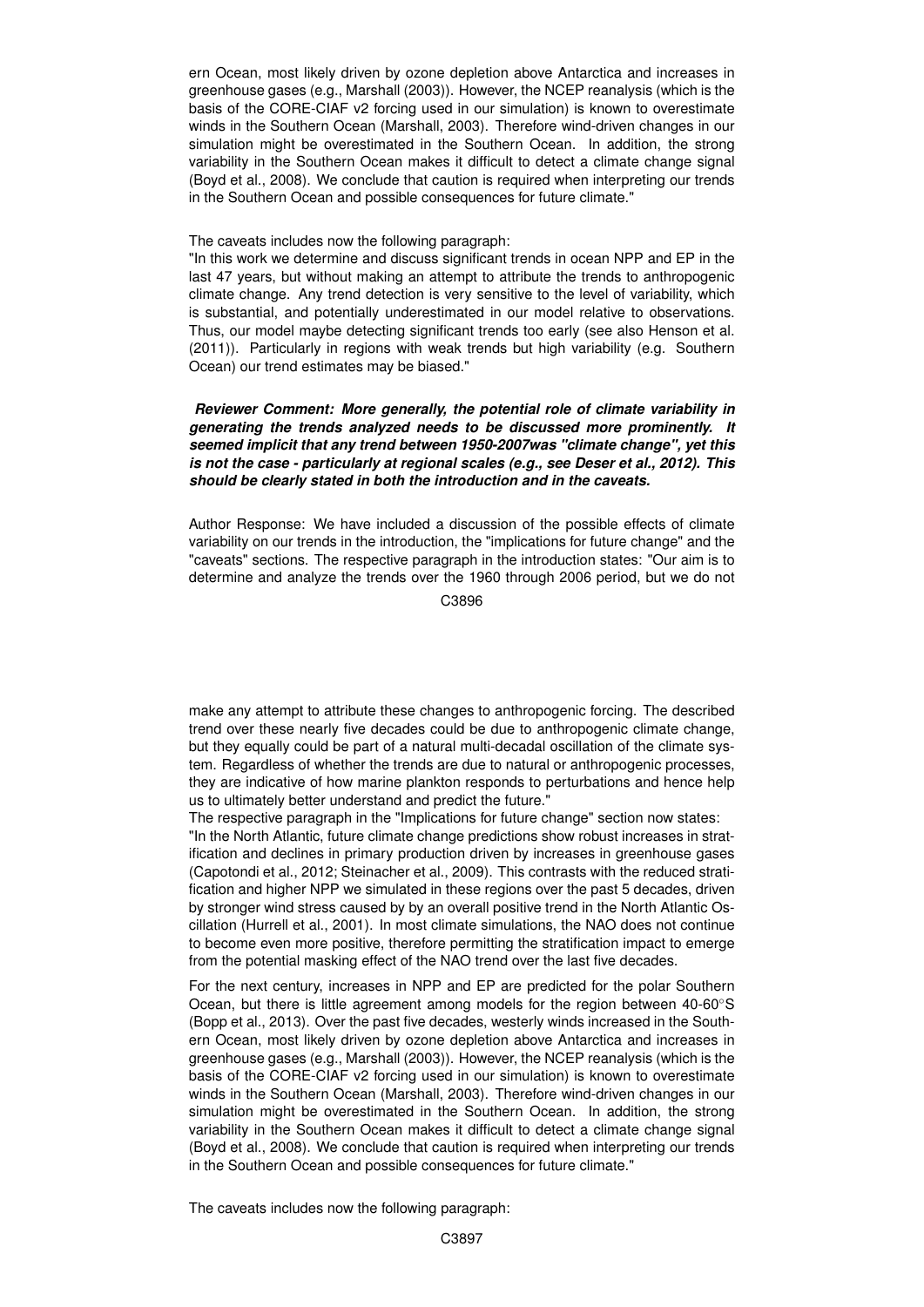"In this work we determine and discuss significant trends in ocean NPP and EP in the last 47 years, but without making an attempt to attribute the trends to anthropogenic climate change. Any trend detection is very sensitive to the level of variability, which is substantial, and potentially underestimated in our model relative to observations. Thus, our model maybe detecting significant trends too early (see also Henson et al. (2011)). Particularly in regions with weak trends but high variability (e.g. Southern Ocean) our trend estimates may be biased."

*Reviewer Comment: There was an extended discussion of the roles of top-down versus bottom-up perturbations in generating trends over the 50 year hindcast, leading to the conclusion that the trends primarily reflect a bottom-up influence. While this discussion was carefully caveated by pointing out that the run considers only one minor element of the potential top-down forcing, one has to wonder whether the experimental design warrants an extended discussion of this issue. The external forcing in the experiment is essentially bottom-up, assessing the relative roles of top-down versus bottom-up would seemed to require a more comprehensive treatment of top-down forcing (changes in fishing/fish populations?). I have no issues with including some carefully caveated discussion of this issue, but I'm not sure it should be a central thread of the paper given the experimental design. Of course, as the authors point out, the ultimate response of phytoplankton to a bottom-up perturbations depends dynamics adjustments of all relevant growth and loss processes.*

Author Response: We fully agree that our findings on bottom-up vs top-down control have to be carefully caveated and are therefore not a central result of our work. We have shortened the respective part of the discussion and also the conclusions to change the focus towards our main results. The conclusion states now:

C3898

We present the first analysis of changes in PFTs, NPP and EP in a model hindcast from 1960 onwards driven with prescribed atmospheric forcing, i.e., winds, and fluxes of heat and freshwater. Our results suggest a significant global decline in ocean chlorophyll over the last five decades of 3%. Our downward trend supports the conclusions drawn by Boyce et al. (2010), but our simulation suggest a tenfold smaller trend. We could not resolve this large discrepancy, but tend to question the robustness of the observational trends. Our simulated changes in chlorophyll go along with global decreases in NPP and export of 6.5% and 8%. Our changes over the past 5 decades are more pronounced than those on the basis of simulations with fully-coupled atmosphere-ocean models, forced with reconstructed  $CO<sub>2</sub>$  emissions. A possible reason could be that fully-coupled models produce their own internal variability which does not correspond to the observed variability.

We identified increased stratification in the low latitudes and increased wind stress and increased mixing in the North Atlantic and Southern Ocean as the main drivers for changes in PFTs and NPP. The trends in our simulation are mostly driven by bottom-up controls, with decreased nutrient concentrations being the main driver in the low latitudes and decreased light availability the main one in the higher latitudes. However, the representation of top-down control is restricted to temperature effects on grazing of one generic zooplankton type in our model. Adding a representation of higher trophic levels and their sensitivity to physical changes might emphasize the role of top-down control.

Finally, our analysis reveals that a parameterization of PFTs including diatoms, coccolithophores and small phytoplankton of variable size impacts the dynamics of particle production in a non-linear way. This is in contrast to previous studies which show a linear relationship between diatom fraction and export efficiency (Bopp et al., 2005). The link between PFT distribution and export efficiency is currently not well understood. Further model studies should focus on determining the full range of possible responses of export efficiency to changes in PFT composition. Furthermore, an improvement of the representation of PFT distribution and their contribution to the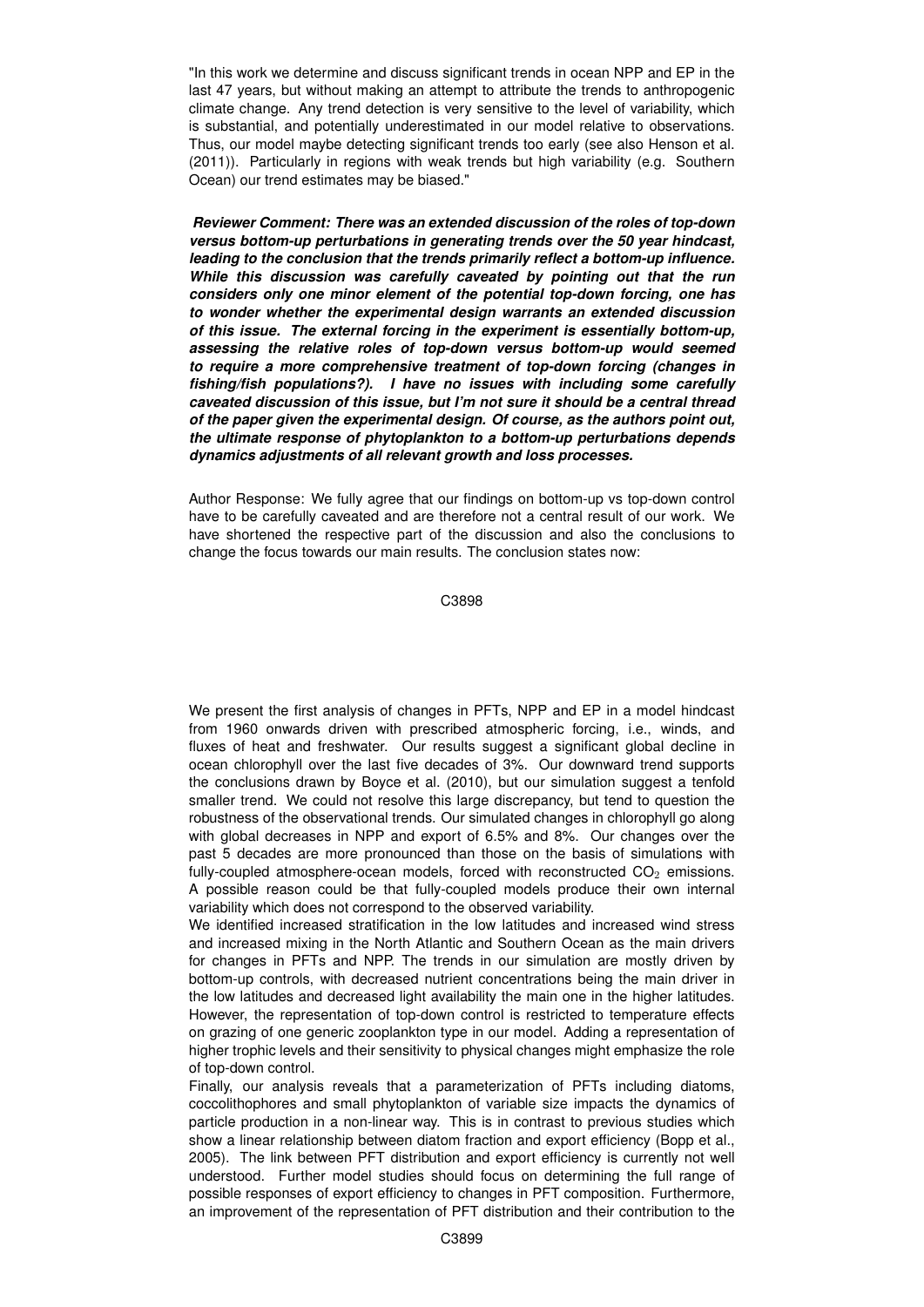particle flux is necessary. For this we need both better estimates of PFT distribution and measurements of the contribution of different PFTs to the particle flux. New datasets of PFT biomass (Buitenhuis et al., 2013) and pigment concentrations and more accurate satellite-based PFT estimates (Alvain et al., 2008; Hirata et al., 2011) provide a promising step towards improved model evaluation. It is assumed that climate change will accelerate in the upcoming century. Stronger perturbations of the marine ecosystems are likely to affect PFT distribution, primary and export production to a wider extent than shown in this work. Including improved representations of PFT distribution and behaviour in simulations of future climate change might reveal an important feedback of the biological pump to climate change.

*Reviewer Comment: My last substantial comment pertains to the comparison of chlorophyll trends relative to those analyzed in Boyce et al. (2010). I was hoping for a Figure comparing the simulated trends here with those inferred by Boyce et al. (2010). Also, while trends in some areas may be consistent with those of Boyce et al. (2010), the magnitude of the trend here is considerably smaller. Boyce et al.'s 1%/year value translates to an alarming decline in chlorophyll of âLij40% over 50 years and >60% over the last century. Through a more ´ substantive comparison with the Boyce data and contrasting these trends, this paper could make an important contribution to the controversy that Boyce's alarming analysis has stirred.*

Author Response: We agree that it would be desirable to have a more substantial comparison with Boyce et al. (2010). However, a more detailed comparison of the trends in chlorophyll is beyond the scope of this work, since we focus rather on the mechanisms influencing the changes in biomass, in community structure and in the fate of organic carbon on regional and global scales. However, we have stronger contrasted our trends to the ones reported in Boyce et al. (2010) and clearly stated that our trends

C3900

are considerably smaller. The respective part of the manuscript now states:

"On the global scale, we compare our data only to that part of the Boyce et al. (2010) record that is based on direct chlorophyll measurements, omitting that part that is based on transparency observations. This avoids most of the controversial aspects of the Boyce et al. (2010) study (Rykaczewski and Dunne, 2011; Mackas, 2011). Even with this selection, their global decline in chlorophyll is nearly an order of magnitude larger than what we infer from our model. On the regional scale, our trends follow the direction (not the magnitude) of in situ chlorophyll trends described in Boyce et al. (2010) in the Equatorial Atlantic and Pacific, Northern Indian Ocean and parts of the Southern Ocean, i.e., in about half of the regions. Our simulated trends differ in several other regions. In particular, in the North Atlantic our simulation shows a strong increase in chlorophyll. Furthermore, Boyce et al. (2010) report increases in chlorophyll in the North Pacific, South Indian and South Pacific, where our simulation shows decreases (North and South Pacific) or no clear trend (South Indian).

However, one needs to take into consideration that the number of measurements on which Boyce et al. (2010) based their trends are sparse in general and extremely low in the southern hemisphere, where our trends differ most from their results. At the moment it is not possible to distinguish whether the model is seriously underestimating the trends, particularly in the southern hemisphere, or if the observational record is not reliable enough to derive robust trends."

### Minor comments Reviewer #3

Thank you very much for these detailed comments, we have included them in the revised version of the manuscript. We like to thank the reviewer in general for the critical and very constructive review. The comments provided food for thought and have in our opinion lead to a greatly improved manuscript.